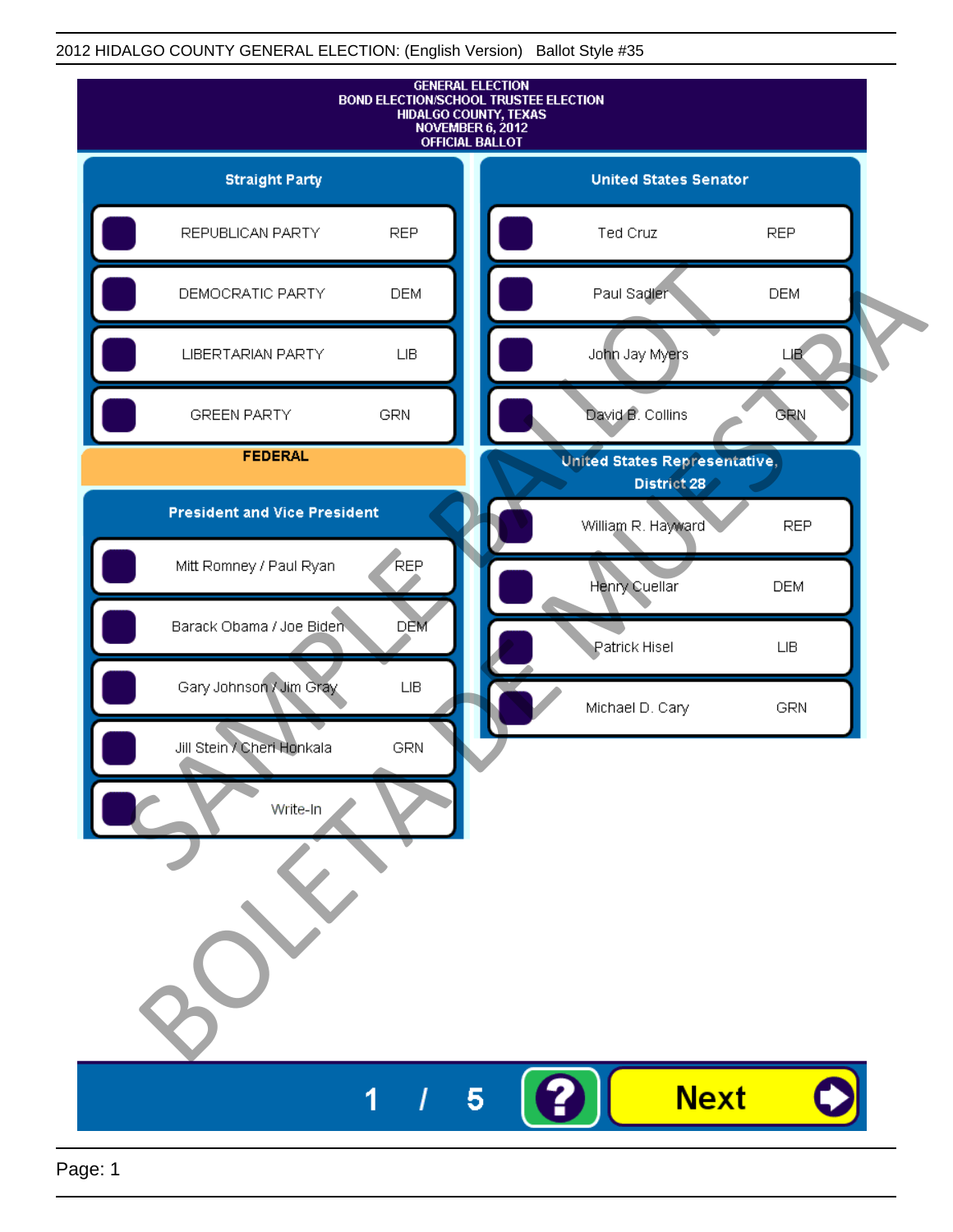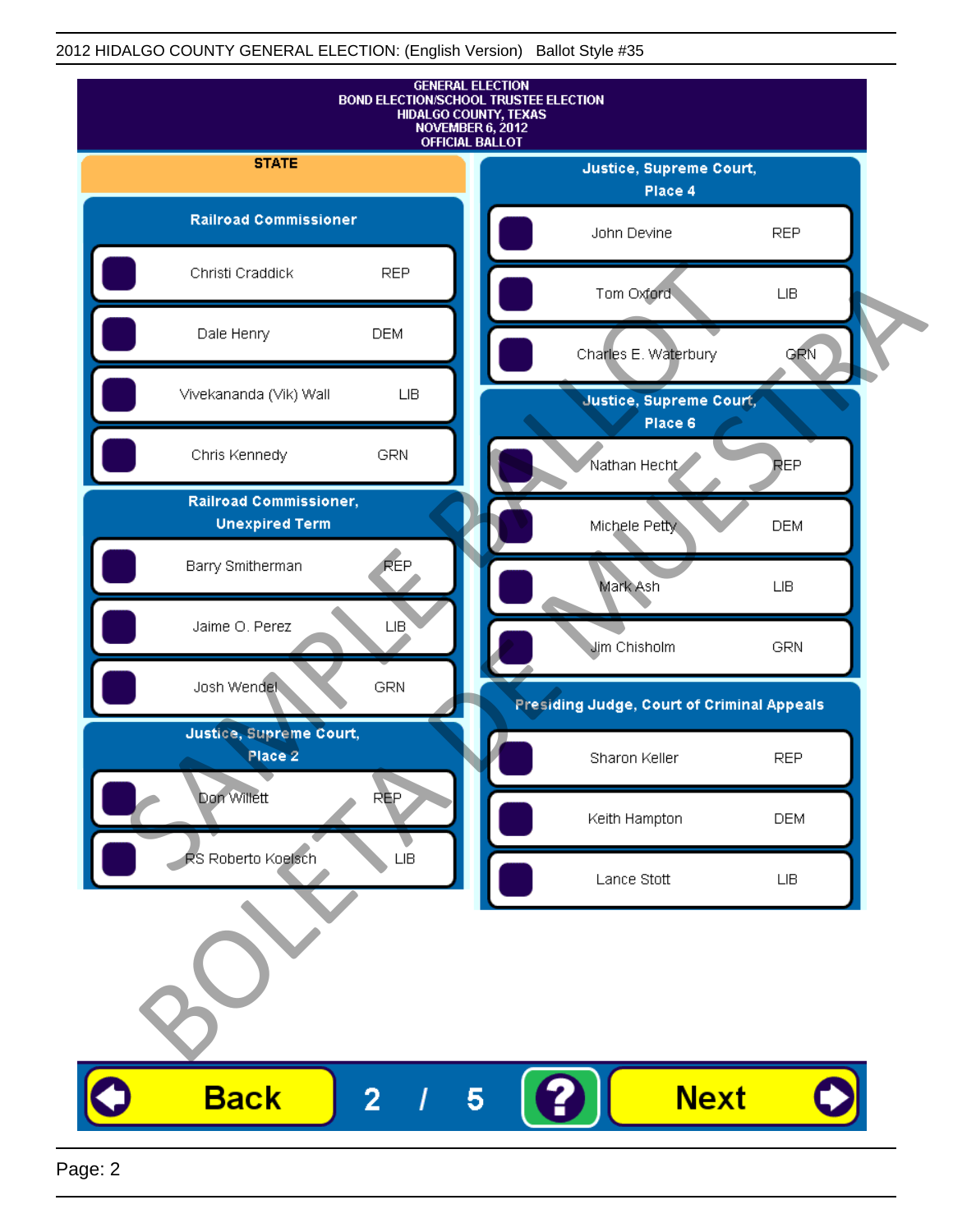

Page: 3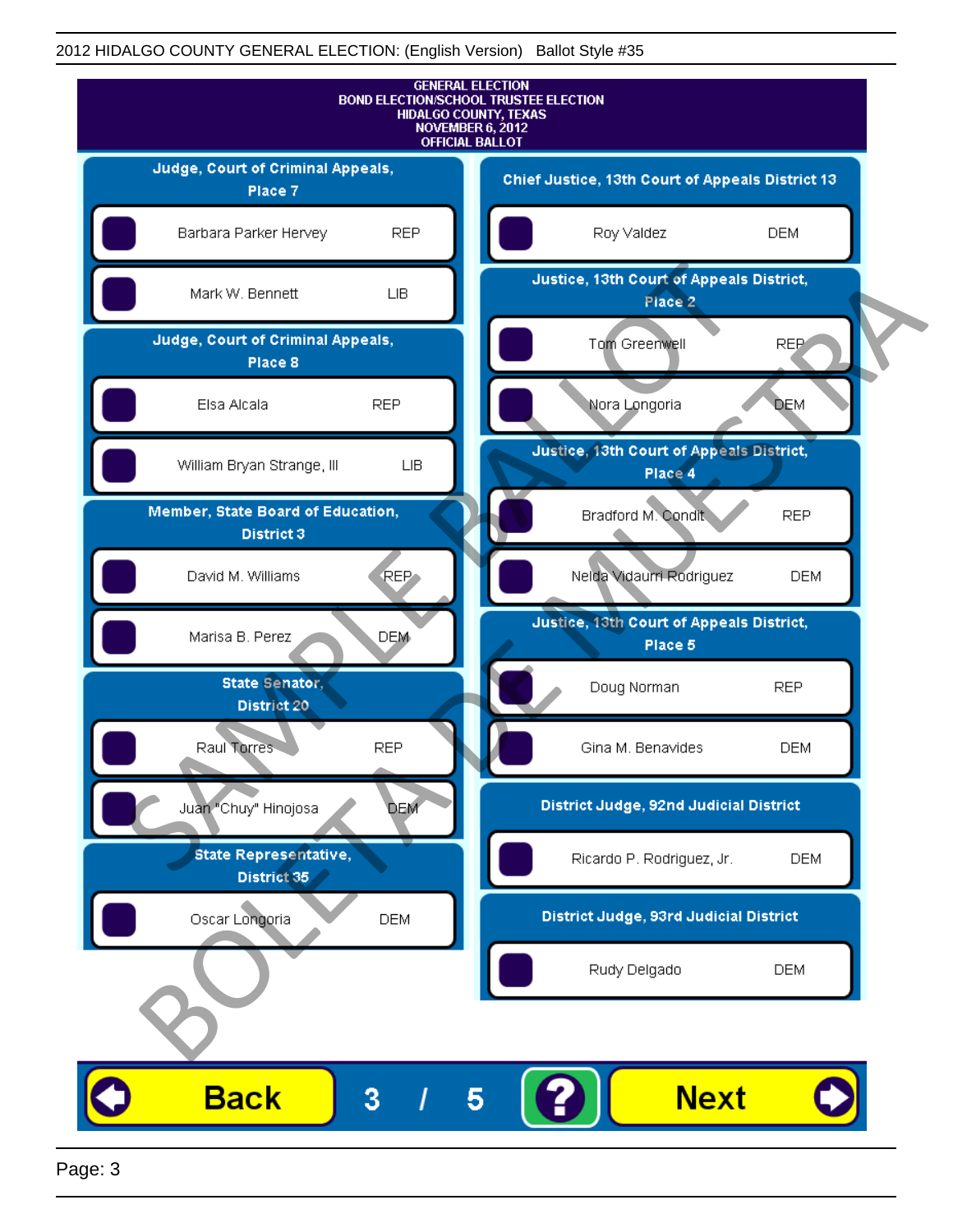| <b>GENERAL ELECTION</b><br><b>BOND ELECTION/SCHOOL TRUSTEE ELECTION</b><br><b>HIDALGO COUNTY, TEXAS</b><br><b>NOVEMBER 6, 2012</b><br><b>OFFICIAL BALLOT</b> |                                                                                                                                                                                    |
|--------------------------------------------------------------------------------------------------------------------------------------------------------------|------------------------------------------------------------------------------------------------------------------------------------------------------------------------------------|
| District Judge, 139th Judicial District                                                                                                                      | HIDALGO COUNTY DRAINAGE DISTRICT NUMBER ONE                                                                                                                                        |
| Bobby Flores<br><b>DEM</b>                                                                                                                                   | <b>BOND ELECTION</b>                                                                                                                                                               |
| District Judge, 332nd Judicial District                                                                                                                      | THE ISSUANCE OF \$184,000,000.00 IN BONDS AND THE<br>LEVYING OF THE TAX IN PAYMENT THEREOF FOR<br><b>IMPROVEMENTS TO THE DRAINAGE DISTRICT'S STORM.</b><br><b>DRAINAGE SYSTEM?</b> |
| Mario E. Ramirez<br><b>DEM</b>                                                                                                                               | FOR                                                                                                                                                                                |
| District Judge, 389th Judicial District                                                                                                                      |                                                                                                                                                                                    |
| Letty Lopez<br><b>DEM</b>                                                                                                                                    | <b>AGAINST</b><br>LA JOYA INDEPENDENT SCHOOL DISTRICT                                                                                                                              |
| District Judge, 398th Judicial District                                                                                                                      | FOR SCHOOL BOARD TRUSTEE,                                                                                                                                                          |
| <b>DEM</b><br>Aida Salinas-Flores                                                                                                                            | Place 2<br>Mari Gonzalez                                                                                                                                                           |
| District Judge, 430th Judicial District                                                                                                                      | J.J. Garza                                                                                                                                                                         |
| Israel Ramon, Jr.<br><b>DEM</b>                                                                                                                              | FOR SCHOOL BOARD TRUSTEE,                                                                                                                                                          |
| District Judge, 449th Judicial District                                                                                                                      | Place 4                                                                                                                                                                            |
| Jesse Contreras<br><b>DEM</b>                                                                                                                                | Jesus (Chuy) Avendaño                                                                                                                                                              |
| <b>COUNTY</b>                                                                                                                                                | Narciso "Chicho" Solis                                                                                                                                                             |
| <b>Sheriff</b>                                                                                                                                               | FOR SCHOOL BOARD TRUSTEE,<br>Place 5                                                                                                                                               |
| Robert Caples<br><b>REP</b>                                                                                                                                  | Espie Ochoa                                                                                                                                                                        |
| Guadalupe "Lupe" Trevino                                                                                                                                     | Isaac Villalon Sulemana<br><b>DEM</b>                                                                                                                                              |
|                                                                                                                                                              |                                                                                                                                                                                    |
| <b>Back</b><br>4                                                                                                                                             | <b>Next</b><br>5                                                                                                                                                                   |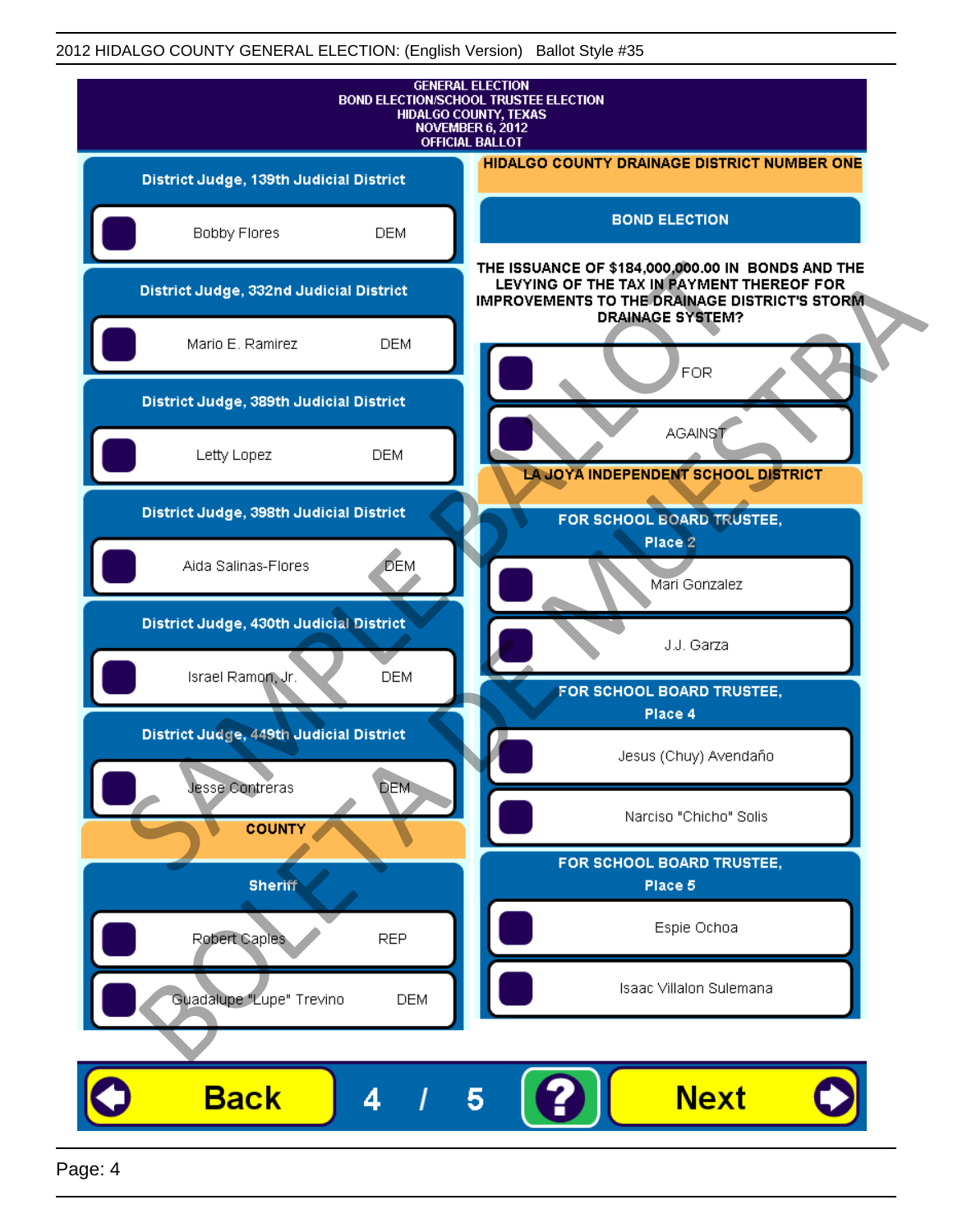| <b>GENERAL ELECTION</b><br><b>BOND ELECTION/SCHOOL TRUSTEE ELECTION</b><br>HIDALGO COUNTY, TEXAS<br><b>NOVEMBER 6, 2012</b><br><b>OFFICIAL BALLOT</b> |                                                                                                                     |
|-------------------------------------------------------------------------------------------------------------------------------------------------------|---------------------------------------------------------------------------------------------------------------------|
| FOR SCHOOL BOARD TRUSTEE,                                                                                                                             | UNOPPOSED CANDIDATES DECLARED ELECTED                                                                               |
| Place 6                                                                                                                                               | Judge, County Court at Law No. 7                                                                                    |
| Irene M. Garcia                                                                                                                                       | Sergio Valdez (DEM)<br><b>County Tax Assessor-Collector</b><br>Pablo "Paul" Villarreal, Jr. (DEM)                   |
| Oscar "Coach" Salinas                                                                                                                                 | <b>County Commissioner, Precinct No. 1</b><br>A.C. Cuellar Jr. (DEM)                                                |
| FOR SCHOOL BOARD TRUSTEE,<br>Place 7                                                                                                                  | County Commissioner, Precinct No. 3<br>Joe M. Flores (DEM)                                                          |
| Arnoldo Ochoa                                                                                                                                         | Justice of the Peace, Precinct No. 1 Place 1<br>Gilberto Saenz (DEM)                                                |
| Joel Garcia                                                                                                                                           | Justice of the Peace, Precinct No. 2 Place 1<br>Robert M. "Bobby" Contreras (DEM)                                   |
|                                                                                                                                                       | Justice of the Peace, Precinct No. 3 Place 1<br>Luis J. Garza (DEM)<br>Justice of the Peace Precinct, No. 4 Place 1 |
|                                                                                                                                                       | Charlie Espinoza (DEM)<br>Constable, Precinct No. 1                                                                 |
|                                                                                                                                                       | Celestino Avila Jr. (DEM)<br>Constable, Precinct No. 2                                                              |
|                                                                                                                                                       | Martin "Marty" Cantú (DEM)<br>Constable, Precinct No. 3                                                             |
|                                                                                                                                                       | Lazaro "Larry" Gallardo Jr. (DEM)<br>Constable, Precinct No. 4<br>J.E. "Eddie" Guerra (DEM)                         |
|                                                                                                                                                       |                                                                                                                     |
|                                                                                                                                                       |                                                                                                                     |
|                                                                                                                                                       |                                                                                                                     |
|                                                                                                                                                       |                                                                                                                     |
|                                                                                                                                                       |                                                                                                                     |
|                                                                                                                                                       |                                                                                                                     |
| <b>Back</b><br>5                                                                                                                                      | Review<br>5                                                                                                         |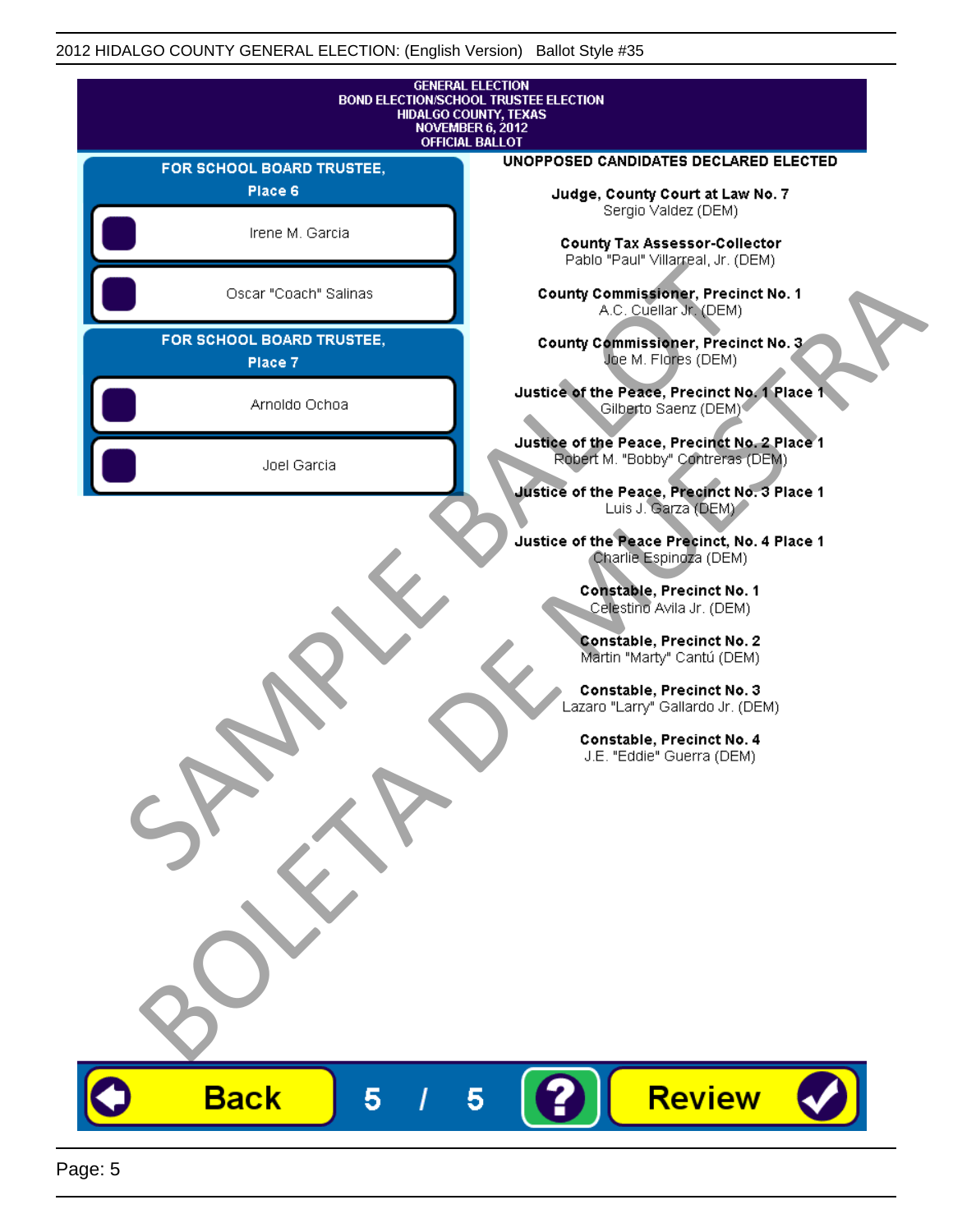Press the candidate name or contest title to return to a contest.

Vote button will light up when

![](_page_5_Figure_4.jpeg)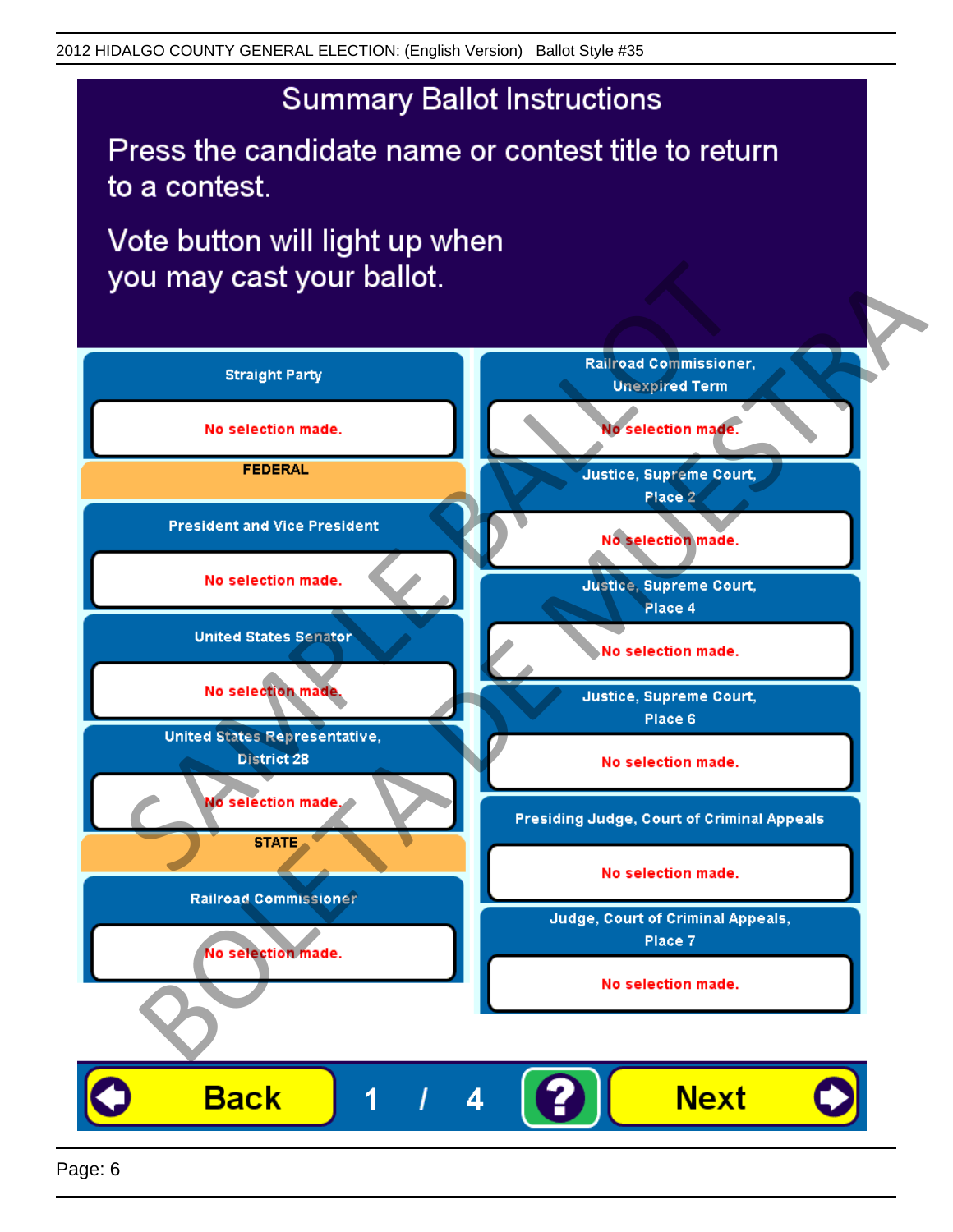Press the candidate name or contest title to return to a contest.

Vote button will light up when

![](_page_6_Figure_4.jpeg)

Page: 7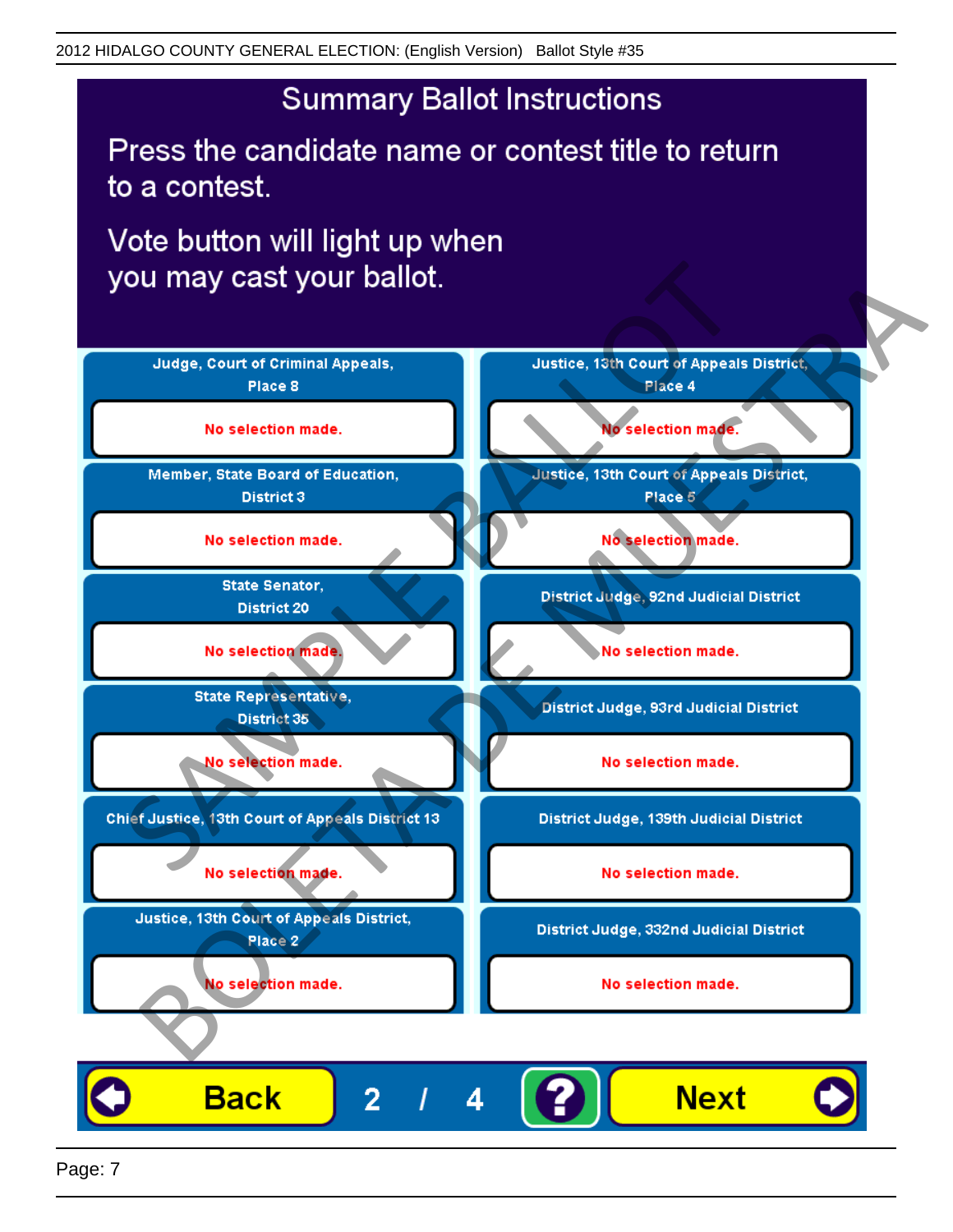Press the candidate name or contest title to return to a contest.

Vote button will light up when

![](_page_7_Figure_4.jpeg)